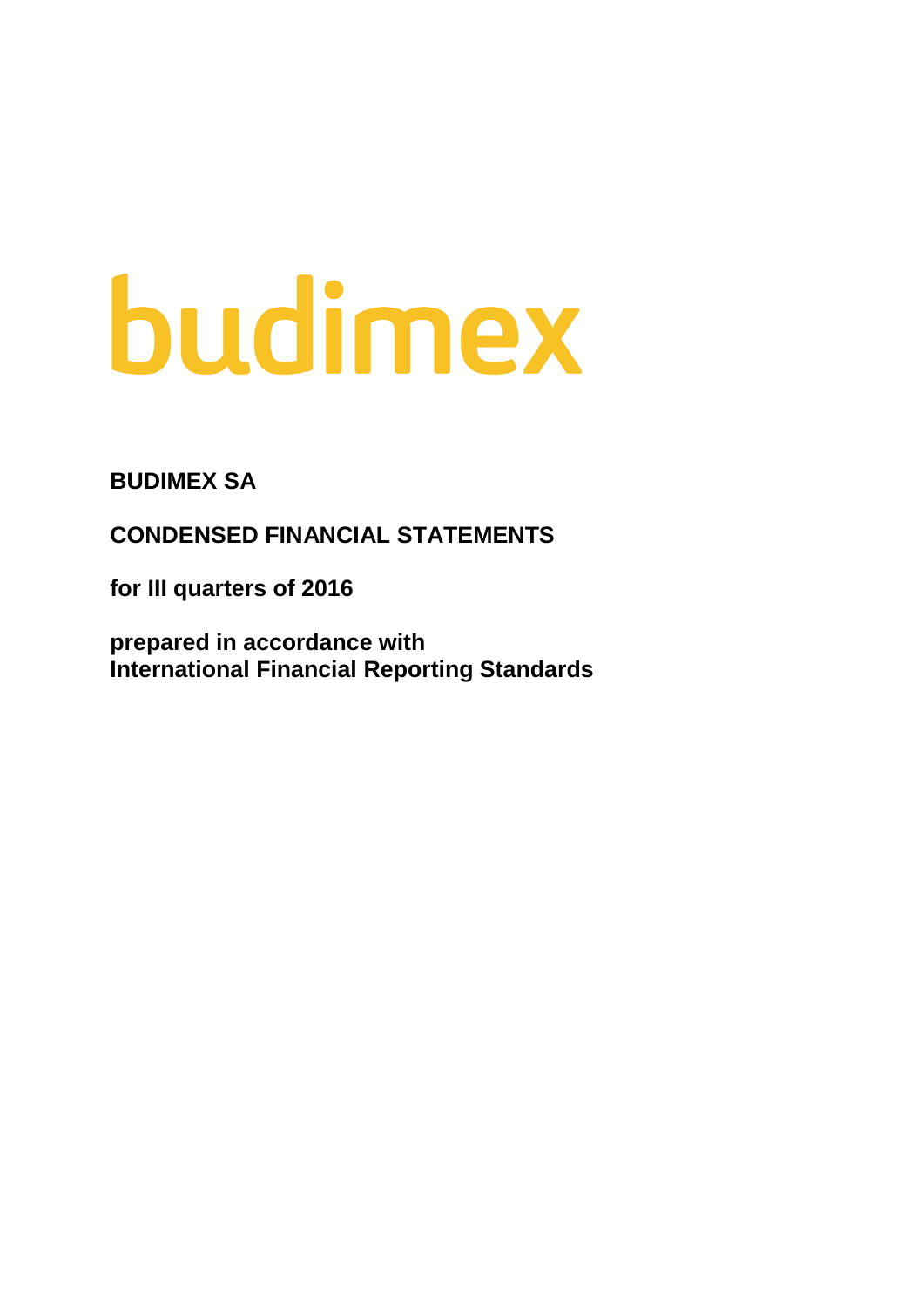# budimex

# **Table of contents**

| 1.   |                                                                                                       |
|------|-------------------------------------------------------------------------------------------------------|
| 1.1. | Accounting policies and basis of preparing the financial statements of the Company 10                 |
| 1.2. | Changes in accounting principles and the method of preparation of financial statements  11            |
| 1.3. |                                                                                                       |
| 1.4. |                                                                                                       |
| 1.5. |                                                                                                       |
| 2.   |                                                                                                       |
| 3.   | Descriptions of factors and events which had a material effect on the financial result of the Company |
|      |                                                                                                       |
| 3.1. |                                                                                                       |
| 3.2. |                                                                                                       |
| 3.3. | Material changes of the legal proceedings pending in the third quarter of 2016  14                    |
| 4.   | Other events in the third quarter of 2016 and significant events after 30 September 2016  14          |
| 5.   |                                                                                                       |
| 6.   |                                                                                                       |

Polish Financial Supervision Authority 11 and 12 and 13 and 13 and 13 and 13 and 13 and 13 and 13 and 13 and 1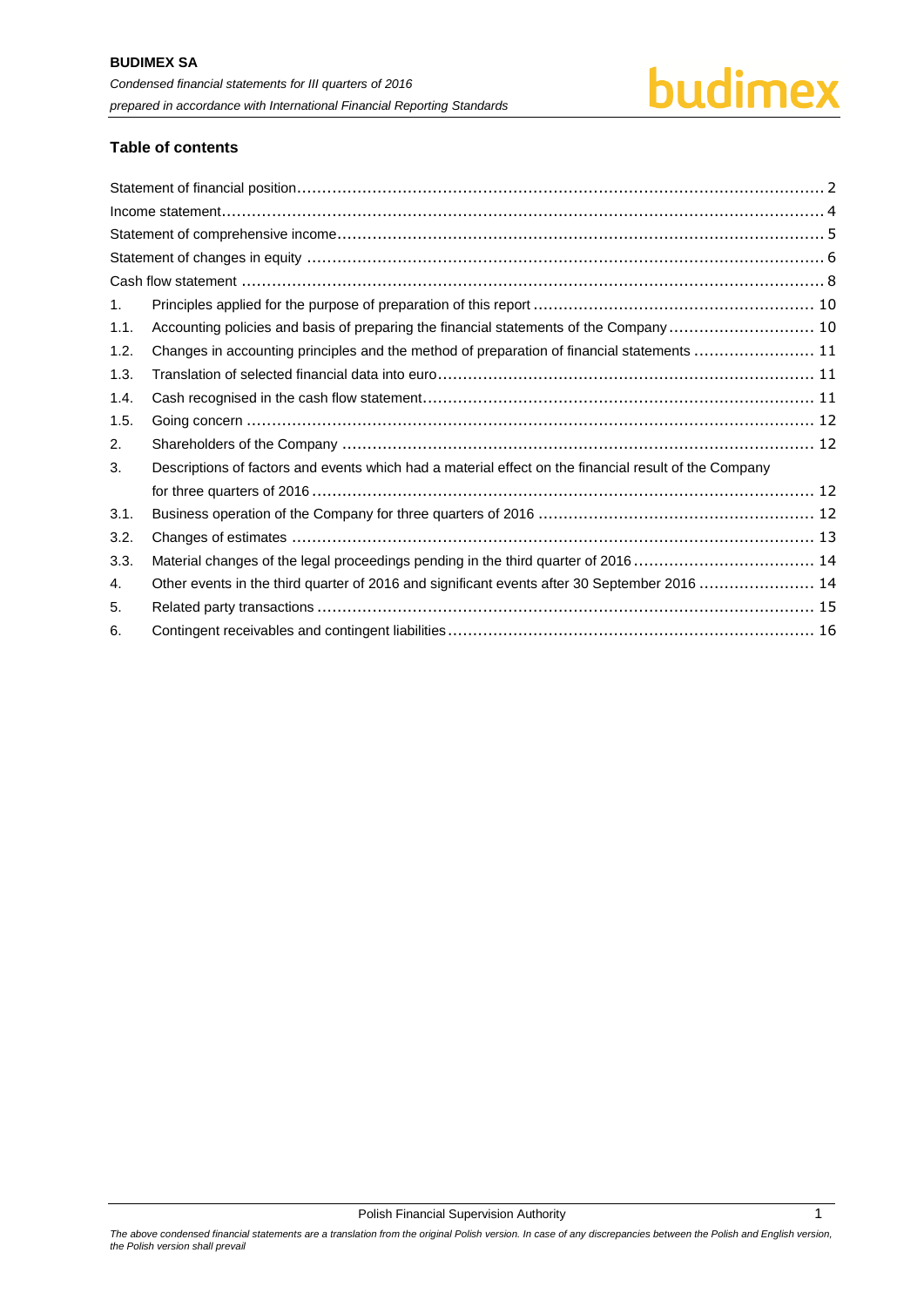

# <span id="page-2-0"></span>**Statement of financial position**

| <b>ASSETS</b>                                                                         | 30 September 2016 | 31 December 2015 |
|---------------------------------------------------------------------------------------|-------------------|------------------|
|                                                                                       | (PLN thousands)   | (PLN thousands)  |
| Non-currents assets (long-term)                                                       |                   |                  |
| Property, plant and equipment                                                         | 80 269            | 61821            |
| Investment properties                                                                 | 3796              | 3888             |
| Intangible assets                                                                     | 22 378            | 3761             |
| Investments in subsidiaries                                                           | 724 473           | 724 323          |
| Investments in associates                                                             | 61 246            | 61 24 6          |
| Investments in other entities                                                         | 6596              | 6597             |
| Other financial assets                                                                | 13 3 5 3          | 6666             |
| Trade and other receivables                                                           | 12 277            | 11 120           |
| Retentions for construction contracts                                                 | 39 037            | 35 404           |
| Deferred tax asset                                                                    | 435 521           | 401 824          |
| Total non-current assets (long-term)                                                  | 1 398 946         | 1 316 650        |
|                                                                                       |                   |                  |
| <b>Current assets</b>                                                                 |                   |                  |
| Inventories                                                                           | 135 341           | 79 329           |
| Trade and other receivables                                                           | 595 124           | 379 325          |
| Retentions for construction contracts                                                 | 35 267            | 25 649           |
| Amounts due and receivable from customers (investors) under construction<br>contracts | 505 967           | 155 241          |
| Other financial assets                                                                | 568               | 2 3 3 3          |
| Cash and cash equivalents                                                             | 1 778 439         | 1983 136         |
| Total current assets (short-term)                                                     | 3 050 706         | 2 625 013        |
| <b>TOTAL ASSETS</b>                                                                   | 4 449 652         | 3 941 663        |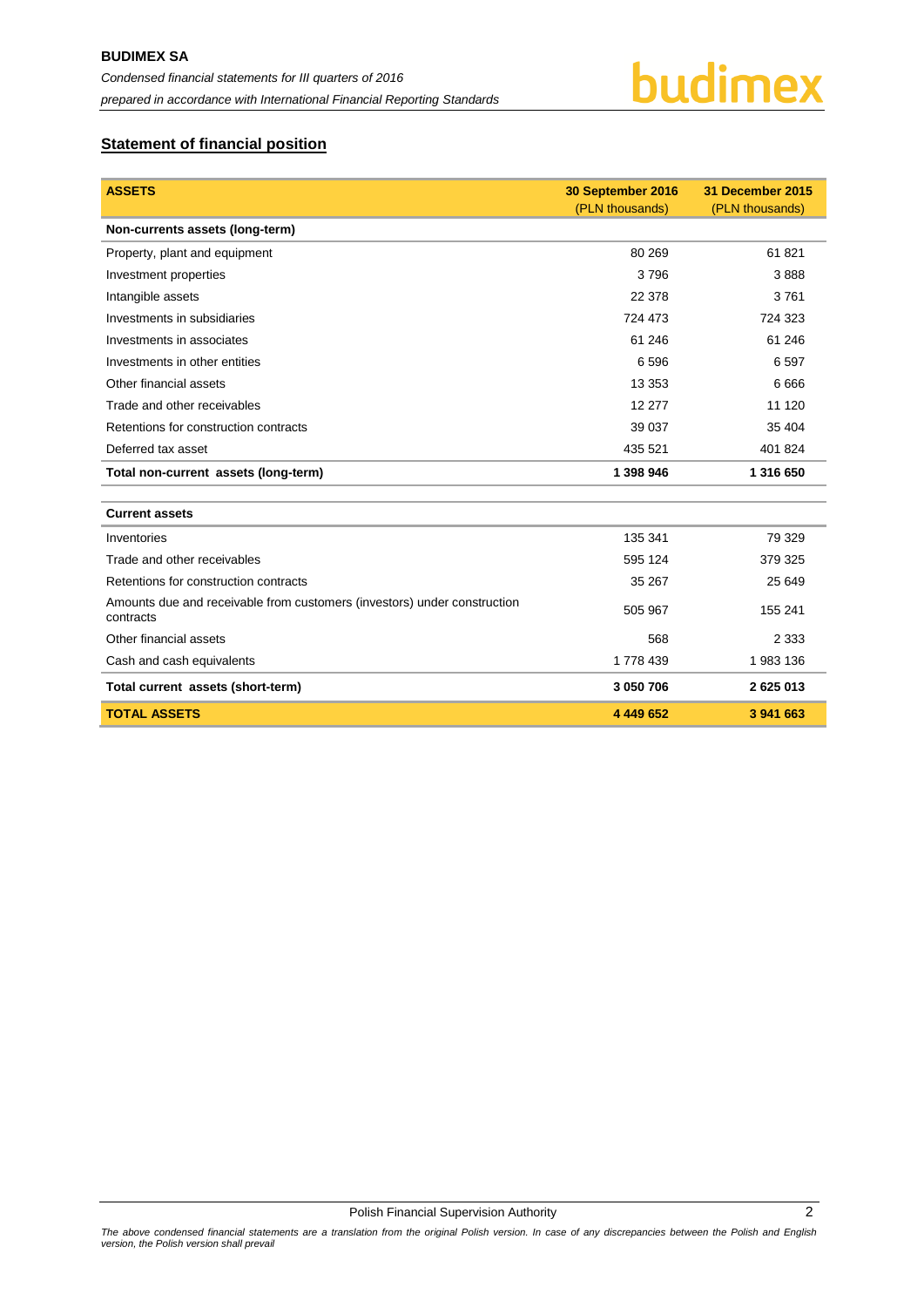# **Statement of financial position (cont.)**

| <b>EQUITY AND LIABILITIES</b>                                                 | 30 September 2016 | 31 December 2015 |
|-------------------------------------------------------------------------------|-------------------|------------------|
|                                                                               | (PLN thousands)   | (PLN thousands)  |
| <b>Equity</b>                                                                 |                   |                  |
| Shareholders' equity                                                          |                   |                  |
| <b>Issued capital</b>                                                         | 145 848           | 145 848          |
| Share premium                                                                 | 80 199            | 80 199           |
| Other reserves                                                                | 53 731            | 53 909           |
| Foreign exchange differences on translation of foreign operations             | 5 4 6 1           | 5 6 3 0          |
| Retained earnings                                                             | 246 366           | 208 753          |
| Total shareholders' equity                                                    | 531 605           | 494 339          |
| Liabilities                                                                   |                   |                  |
| <b>Long-term liabilities</b>                                                  |                   |                  |
| Loans, borrowings and other external sources of finance                       | 20 575            | 11 551           |
| Retentions for construction contracts                                         | 209 024           | 196 185          |
| Provision for long-term liabilities and other charges                         | 174 933           | 153 495          |
| Long-term retirement benefits and similar obligations                         | 5 3 5 8           | 5 3 5 8          |
| Other financial liabilities                                                   | 381               | 5                |
| <b>Total long-term liabilities</b>                                            | 410 271           | 366 594          |
| <b>Short-term liabilities</b>                                                 |                   |                  |
| Loans, borrowings and other external sources of finance                       | 16 773            | 18 3 8 2         |
| Trade and other payables                                                      | 1 382 778         | 1 019 137        |
| Retentions for construction contracts                                         | 144 779           | 158 641          |
| Amounts due and payable to customers (investors) under construction contracts | 1 337 506         | 1 229 015        |
| Deferred income                                                               | 386 141           | 464 616          |
| Provision for short-term liabilities and other charges                        | 174 903           | 130 964          |
| Current tax payable                                                           | 63 503            | 58 313           |
| Short-term retirement benefits and similar obligations                        | 926               | 926              |
| Other financial liabilities                                                   | 467               | 736              |
| <b>Total short-term liabilities</b>                                           | 3 507 776         | 3 080 730        |
| <b>Total liabilities</b>                                                      | 3918047           | 3 447 324        |
| <b>TOTAL EQUITY AND LIABILITIES</b>                                           | 4 449 652         | 3 941 663        |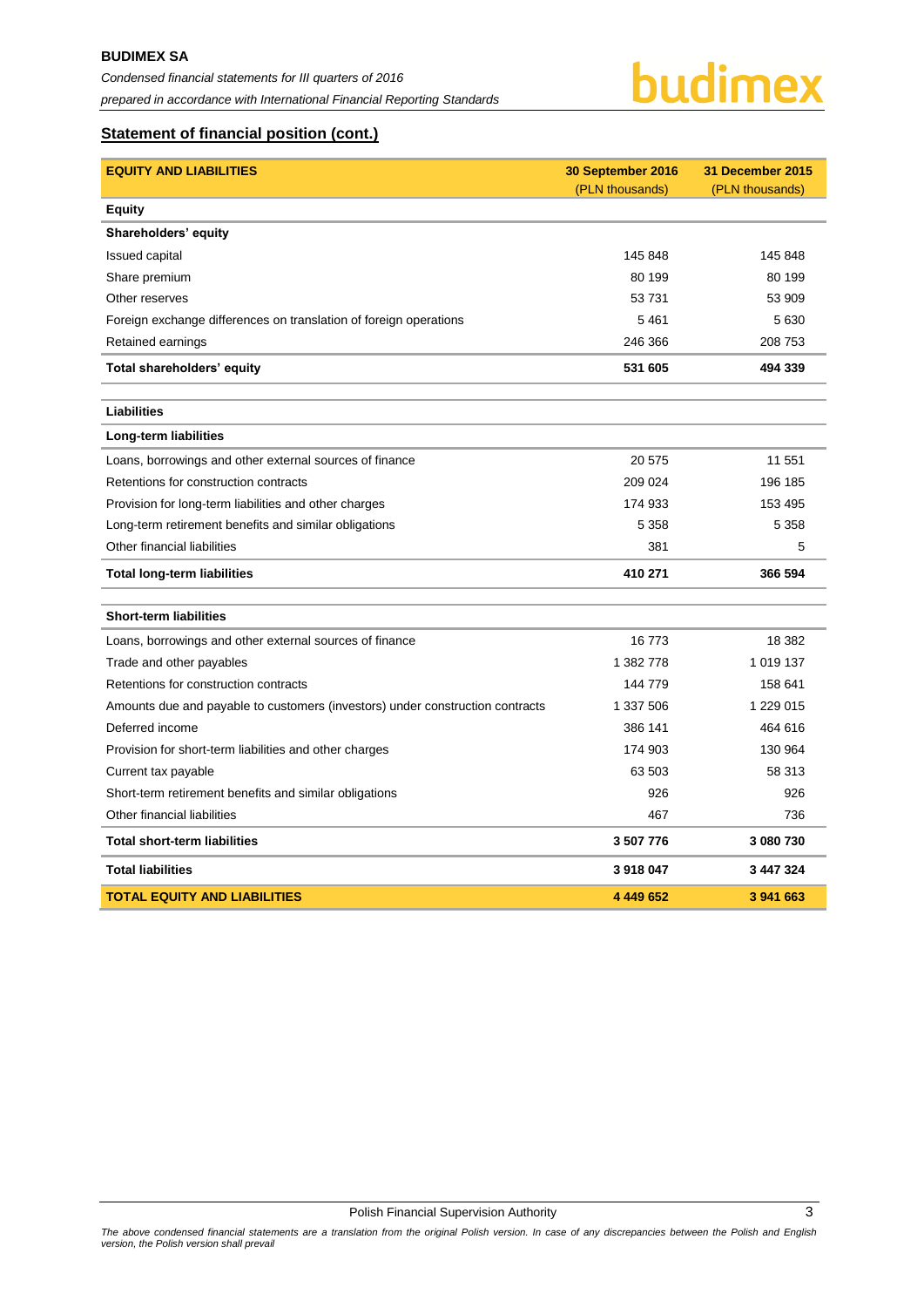# budimex

# <span id="page-4-0"></span>**Income statement**

|                                                                                   | 9-month period ended<br><b>30 September</b> |                    | 3-month period ended<br><b>30 September</b> |                    |
|-----------------------------------------------------------------------------------|---------------------------------------------|--------------------|---------------------------------------------|--------------------|
|                                                                                   | 2016                                        | 2015               | 2016                                        | 2015               |
|                                                                                   | (PLN<br>thousands)                          | (PLN<br>thousands) | (PLN<br>thousands)                          | (PLN<br>thousands) |
| <b>Continuing operations</b>                                                      |                                             |                    |                                             |                    |
| Net sales of finished goods, goods for resale, raw<br>materials and services      | 3876916                                     | 3518588            | 1 609 627                                   | 1 418 166          |
| Cost of finished goods, goods for resale, raw materials<br>and services sold      | (3458753)                                   | (3210534)          | (1439491)                                   | (1288656)          |
| <b>Gross profit on sales</b>                                                      | 418 163                                     | 308 054            | 170 136                                     | 129 510            |
| Selling expenses                                                                  | (8113)                                      | (7596)             | (2791)                                      | (2626)             |
| Administrative expenses                                                           | (134711)                                    | (121943)           | (44 164)                                    | (38365)            |
| Other operating income                                                            | 31 334                                      | 31919              | 5 5 5 4                                     | 4 0 4 7            |
| Other operating expenses                                                          | (47162)                                     | (34951)            | (12952)                                     | (26 558)           |
| <b>Operating profit</b>                                                           | 259 511                                     | 175 483            | 115 783                                     | 66 008             |
| Finance income                                                                    | 61 826                                      | 36 0 26            | 5848                                        | 8 6 6 4            |
| Finance costs                                                                     | (23894)                                     | (24759)            | (7271)                                      | (8825)             |
| Profit before tax                                                                 | 297 443                                     | 186750             | 114 360                                     | 65 847             |
| Income tax                                                                        | (52 015)                                    | (36 525)           | (22320)                                     | (13556)            |
| Net profit from continuing operations                                             | 245 428                                     | 150 225            | 92 040                                      | 52 291             |
| Net profit for the period                                                         | 245 428                                     | 150 225            | 92 040                                      | 52 291             |
|                                                                                   |                                             |                    |                                             |                    |
| Basic and diluted earnings per share attributable<br>to the shareholders (in PLN) | 9.61                                        | 5.88               | 3.61                                        | 2.05               |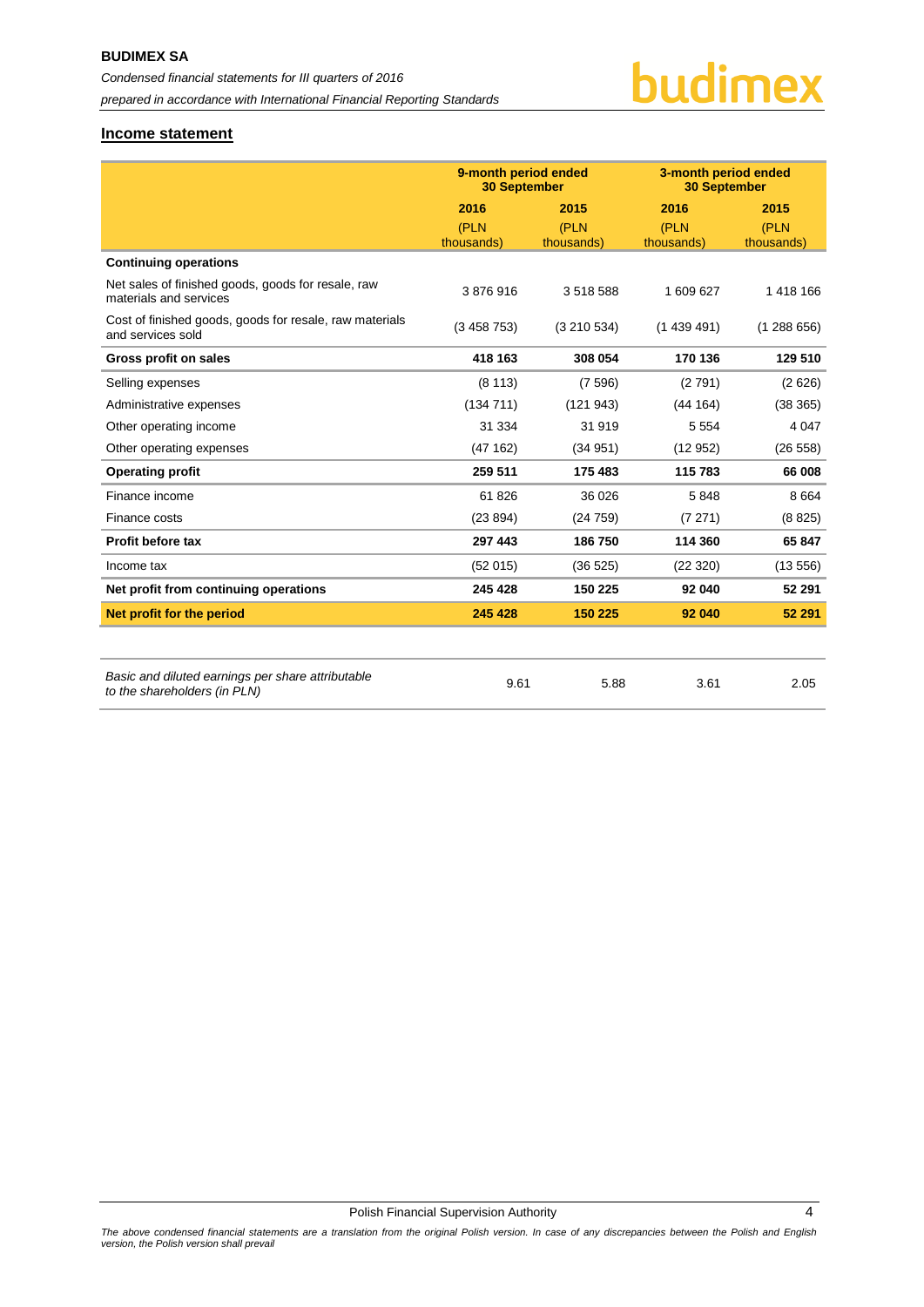# <span id="page-5-0"></span>**Statement of comprehensive income**

|                                                                     | 9-month period ended<br><b>30 September</b> |                            | 3-month period ended<br><b>30 September</b> |                            |
|---------------------------------------------------------------------|---------------------------------------------|----------------------------|---------------------------------------------|----------------------------|
|                                                                     | 2016<br>(PLN<br>thousands)                  | 2015<br>(PLN<br>thousands) | 2016<br>(PLN<br>thousands)                  | 2015<br>(PLN<br>thousands) |
| Net profit for the period                                           | 245 428                                     | 150 225                    | 92 040                                      | 52 291                     |
| Other comprehensive income for the period, which:                   |                                             |                            |                                             |                            |
| Will be subsequently reclassified to profit or loss:                |                                             |                            |                                             |                            |
| Foreign exchange differences on translation of foreign<br>operation | (169)                                       | 96                         | (177)                                       | 47                         |
| Deferred tax related to components of other<br>comprehensive income |                                             |                            |                                             |                            |
| Will not be subsequently reclassified to profit or loss:            |                                             |                            |                                             |                            |
| Actuarial gains/(losses)                                            |                                             |                            |                                             |                            |
| Deferred tax related to components of other<br>comprehensive income |                                             |                            |                                             |                            |
| Other comprehensive income, net of tax                              | (169)                                       | 96                         | (177)                                       | 47                         |
| Total comprehensive income for the period                           | 245 259                                     | 150 321                    | 91 863                                      | 52 338                     |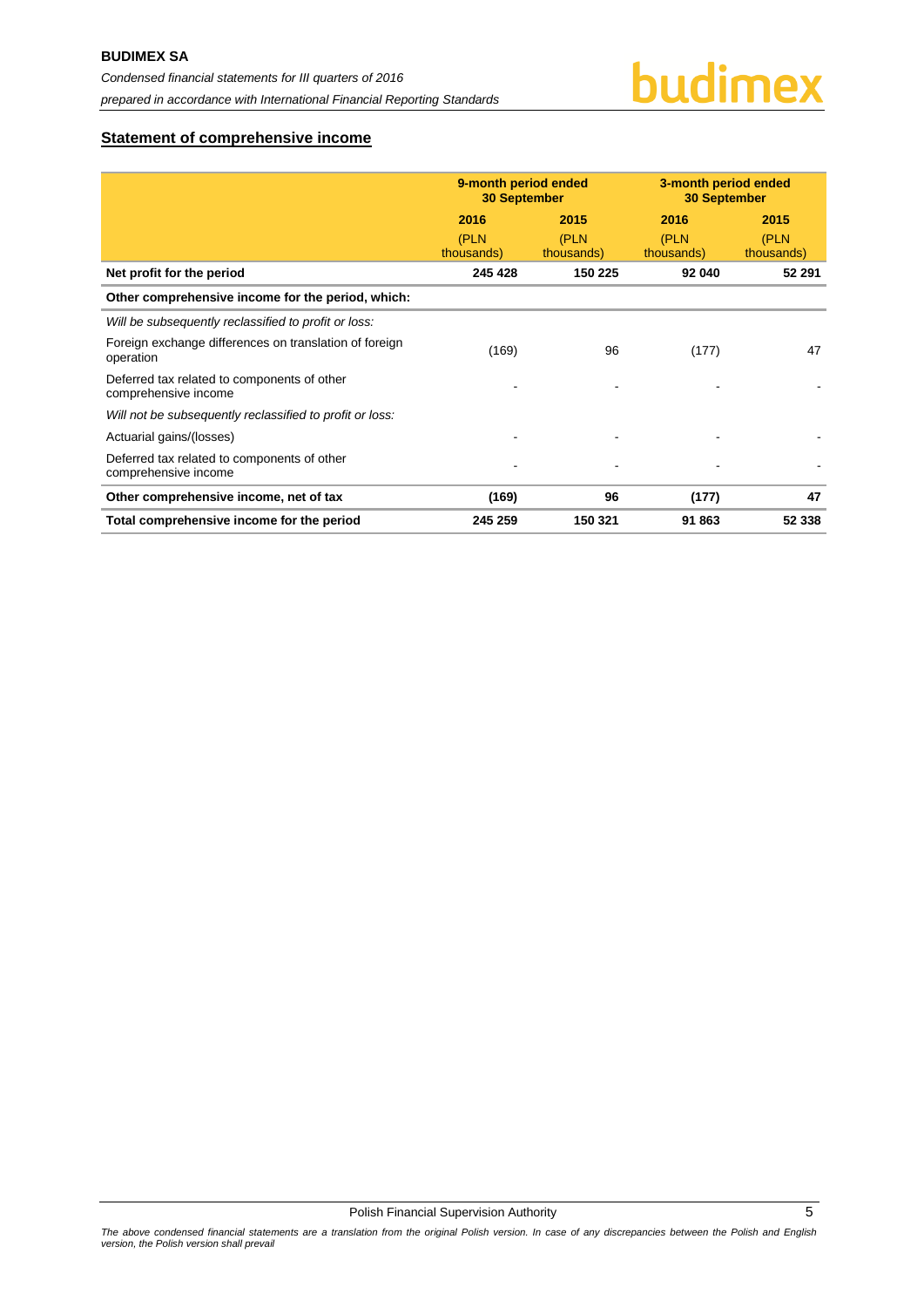# **BUDIMEX SA**

*Condensed financial statements for III quarters of 2016*

*prepared in accordance with International Financial Reporting Standards*



# **Statement of changes in equity**

<span id="page-6-0"></span>

|                                           | <b>Issued</b><br>capital | <b>Share</b><br>premium  | <b>Other</b><br><b>reserves</b> | <b>Foreign exchange</b><br>differences<br>on translation<br>of foreign<br>operation | <b>Retained</b><br>earnings | <b>Total</b><br>equity |
|-------------------------------------------|--------------------------|--------------------------|---------------------------------|-------------------------------------------------------------------------------------|-----------------------------|------------------------|
|                                           |                          |                          |                                 | <b>PLN</b> thousands                                                                |                             |                        |
| Balance as at 1 January 2016              | 145 848                  | 80 199                   | 53 909                          | 5630                                                                                | 208 753                     | 494 339                |
| Profit for the period                     | $\sim$                   | $\blacksquare$           | $\blacksquare$                  | $\overline{\phantom{a}}$                                                            | 245 428                     | 245 428                |
| Other comprehensive income                | $\sim$                   | $\sim$                   | $\sim$                          | (169)                                                                               | $\sim$                      | (169)                  |
| Total comprehensive income for the period | $\blacksquare$           | $\blacksquare$           | $\blacksquare$                  | (169)                                                                               | 245 428                     | 245 259                |
| <b>Dividends</b>                          | $\sim$                   | $\sim$                   | $\overline{\phantom{a}}$        | $\blacksquare$                                                                      | (207 815)                   | (207815)               |
| Share-based payment                       | $\sim$                   | $\overline{\phantom{a}}$ | (178)                           | ٠                                                                                   | $\overline{\phantom{a}}$    | (178)                  |
| <b>Balance as at 30 September 2016</b>    | 145 848                  | 80 199                   | 53 731                          | 5 4 6 1                                                                             | 246 366                     | 531 605                |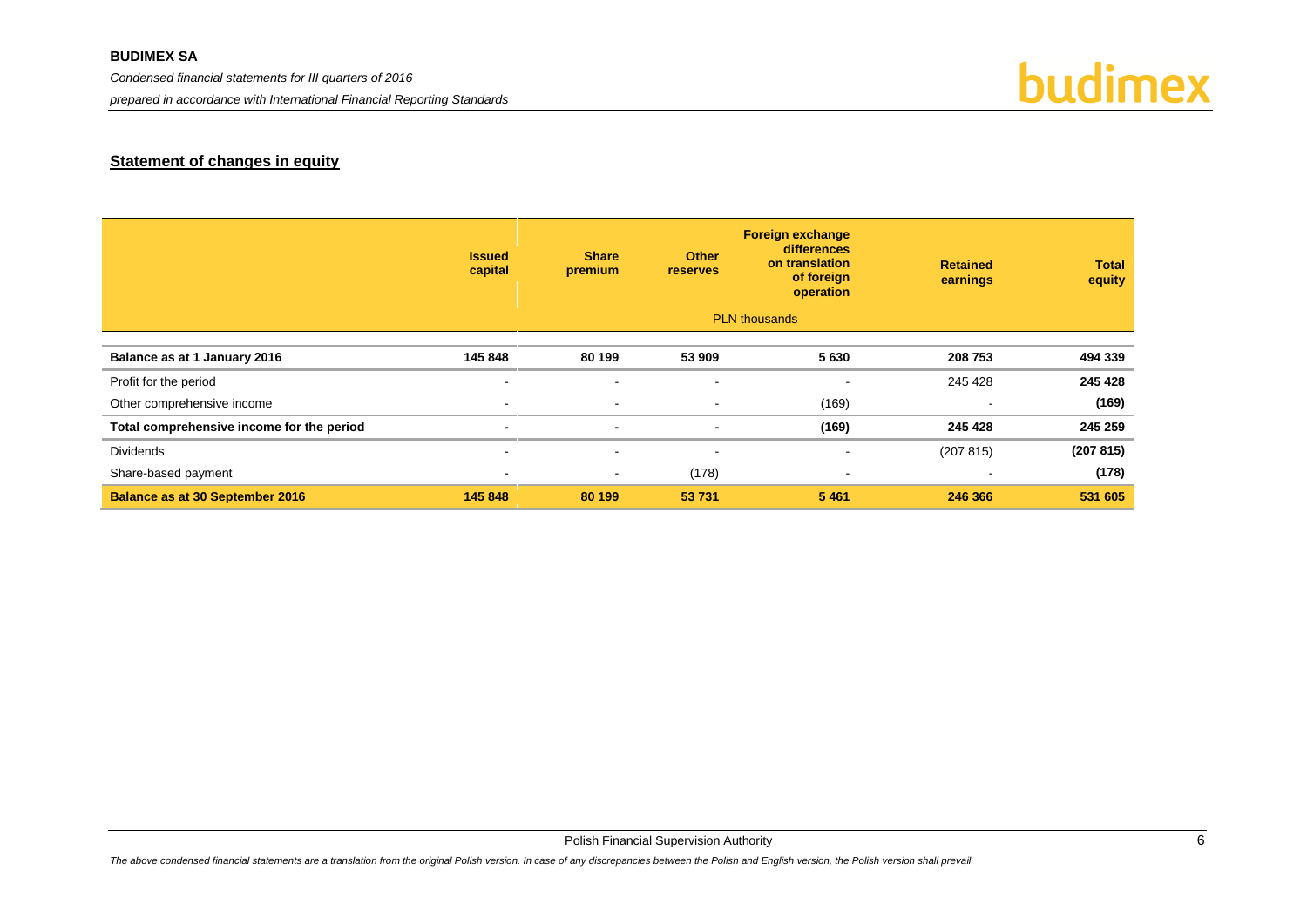*prepared in accordance with International Financial Reporting Standards*



# **Statement of changes in equity (cont.)**

|                                           | <b>Issued</b><br>capital | <b>Share</b><br>premium  | <b>Other</b><br><b>reserves</b> | <b>Foreign exchange</b><br>differences<br>on translation<br>of foreign<br>operation | <b>Retained</b><br>earnings | <b>Total</b><br>equity |
|-------------------------------------------|--------------------------|--------------------------|---------------------------------|-------------------------------------------------------------------------------------|-----------------------------|------------------------|
|                                           |                          |                          |                                 | in PLN thousands                                                                    |                             |                        |
| Balance as at 1 January 2015              | 145 848                  | 80 199                   | 59 520                          | 5 5 0 7                                                                             | 150 926                     | 442 000                |
| Zysk za okres                             |                          |                          |                                 |                                                                                     | 150 225                     | 150 225                |
| Inne całkowite dochody                    |                          |                          |                                 | 96                                                                                  |                             | 96                     |
| Total comprehensive income for the period | $\overline{\phantom{0}}$ | $\blacksquare$           | $\blacksquare$                  | 96                                                                                  | 150 225                     | 150 321                |
| <b>Dividends</b>                          |                          |                          |                                 |                                                                                     | (155989)                    | (155989)               |
| Share-based payment                       |                          | $\overline{\phantom{a}}$ | 468                             | $\overline{\phantom{a}}$                                                            |                             | 468                    |
| Previous periods loss offset              | $\overline{\phantom{a}}$ | $\sim$                   | (5808)                          | $\blacksquare$                                                                      | 5808                        | $\mathbf 0$            |
| Balance as at 30 September 2015           | 145 848                  | 80 199                   | 54 180                          | 5 603                                                                               | 150 970                     | 436 800                |
| Profit for the period                     |                          |                          |                                 |                                                                                     | 57783                       | 57 783                 |
| Other comprehensive income                | $\blacksquare$           | $\sim$                   | (441)                           | 27                                                                                  | $\overline{\phantom{a}}$    | (414)                  |
| Total comprehensive income for the period | $\blacksquare$           | $\blacksquare$           | (441)                           | 27                                                                                  | 57 783                      | 57 369                 |
| Share-based payment                       |                          |                          | 170                             | $\overline{\phantom{a}}$                                                            |                             | 170                    |
| Balance as at 31 December 2015            | 145 848                  | 80 199                   | 53 909                          | 5 6 3 0                                                                             | 208 753                     | 494 339                |

Polish Financial Supervision Authority 7 and 2008 and 2009 and 2009 and 2009 and 2009 and 2009 and 2009 and 20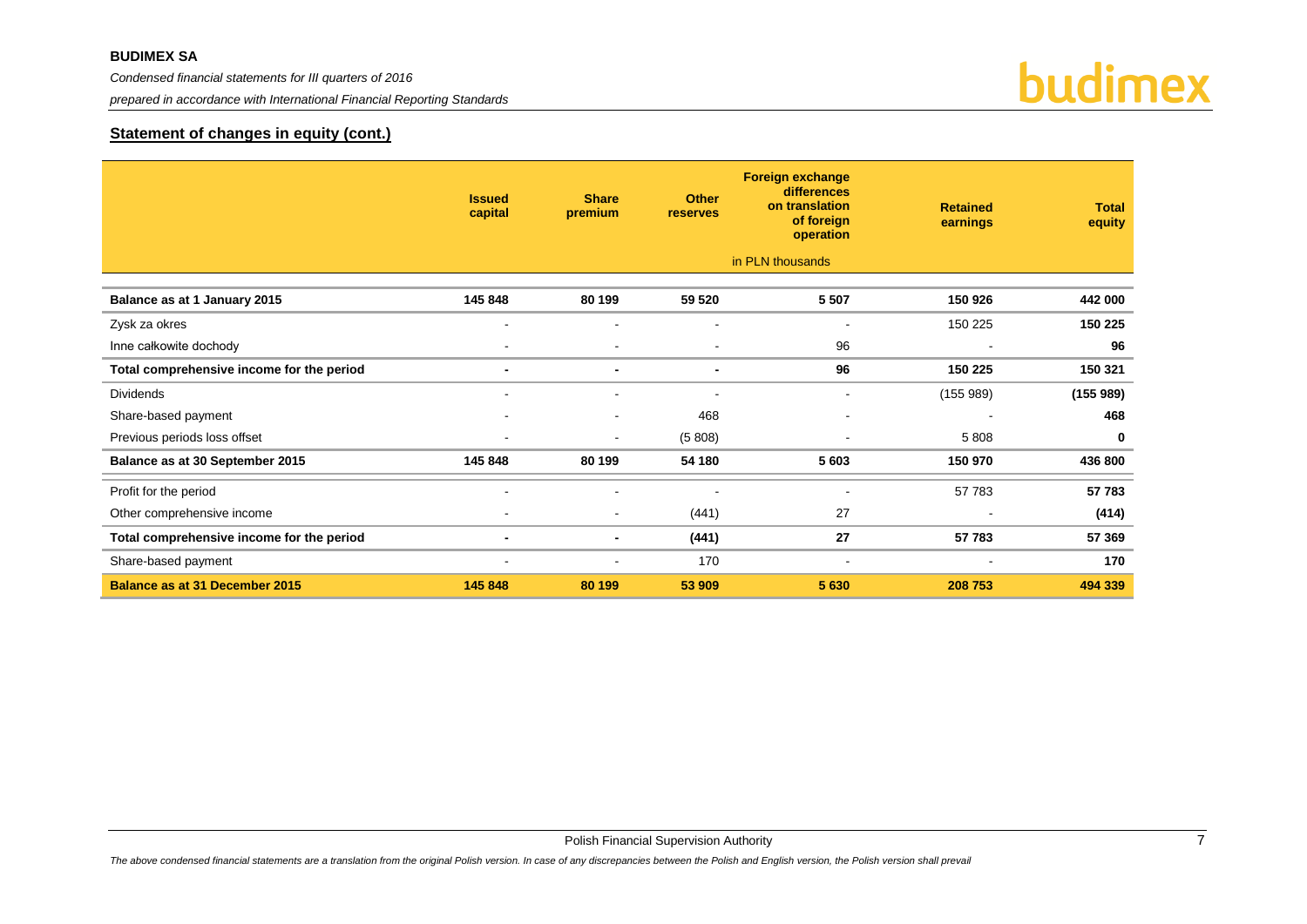# <span id="page-8-0"></span>**Cash flow statement**

|                                                                                                        | 9-month period ended 30 September |                 |  |
|--------------------------------------------------------------------------------------------------------|-----------------------------------|-----------------|--|
|                                                                                                        | 2016                              | 2015            |  |
|                                                                                                        | (PLN thousands)                   | (PLN thousands) |  |
| <b>CASH FLOW FROM OPRATING ACTIVITIES</b>                                                              |                                   |                 |  |
| Net profit before tax                                                                                  | 297 443                           | 186750          |  |
| <b>Adjustments for:</b>                                                                                |                                   |                 |  |
| Depreciation/ amortization                                                                             | 16 901                            | 14 5 63         |  |
| Foreign exchange (gains)/ losses                                                                       | (147)                             | (114)           |  |
| Interest and shares in profits (dividends)                                                             | (36 429)                          | (12998)         |  |
| (Profit)/ loss on disposal of investments                                                              | 1 3 1 0                           | (11444)         |  |
| Change in valuation of derivative financial instruments                                                | 366                               | (1 237)         |  |
| Change in provisions and liabilities arising from retirement benefits and similar<br>obligations       | 65 377                            | 38757           |  |
| Other adjustments                                                                                      | (77)                              | 509             |  |
| Operating profit before changes in working capital                                                     | 344 744                           | 214 787         |  |
| Change in receivables and retentions for construction contracts                                        | (237 565)                         | (213 375)       |  |
| Change in inventories                                                                                  | (56012)                           | (36 832)        |  |
| Change in retentions for construction contracts and in liabilities, except for loans<br>and borrowings | 359 617                           | 304 936         |  |
| Change in amounts due and receivable under construction contracts                                      | (242 235)                         | (63 867)        |  |
| Change in deferred income                                                                              | (78475)                           | 158 624         |  |
| Change in cash and cash equivalents of restricted use                                                  | (4780)                            | (33 178)        |  |
| Cash used /from operations                                                                             | 85 294                            | 331 095         |  |
| Income tax paid                                                                                        | (80522)                           | (60 599)        |  |
| <b>NET CASH GENERATED FROM OPERATING ACTIVITIES</b>                                                    | 4772                              | 270 496         |  |
| <b>CASH FLOW FROM INVESTING ACTIVITIES</b>                                                             |                                   |                 |  |
| Sale of intangible assets and tangible fixed assets                                                    | 417                               | 1 3 1 0         |  |
| Purchase of intangible assets and tangible fixed assets                                                | (23 809)                          | (12 237)        |  |
| Sale of assets held for sale                                                                           |                                   | 14 000          |  |
| Share capital decrease in related entities                                                             |                                   | 1911            |  |
| Purchase of shares and share capital increase in related entities                                      | (150)                             | (193)           |  |
| Loans granted                                                                                          | (6 860)                           | (21302)         |  |
| Dividend received                                                                                      | 31 007                            | 9628            |  |
| Interest received                                                                                      | 1802                              | 299             |  |
| <b>NET CASH GENERATED FROM / USED IN INVESTING ACTIVITIES</b>                                          | 2 407                             | (6585)          |  |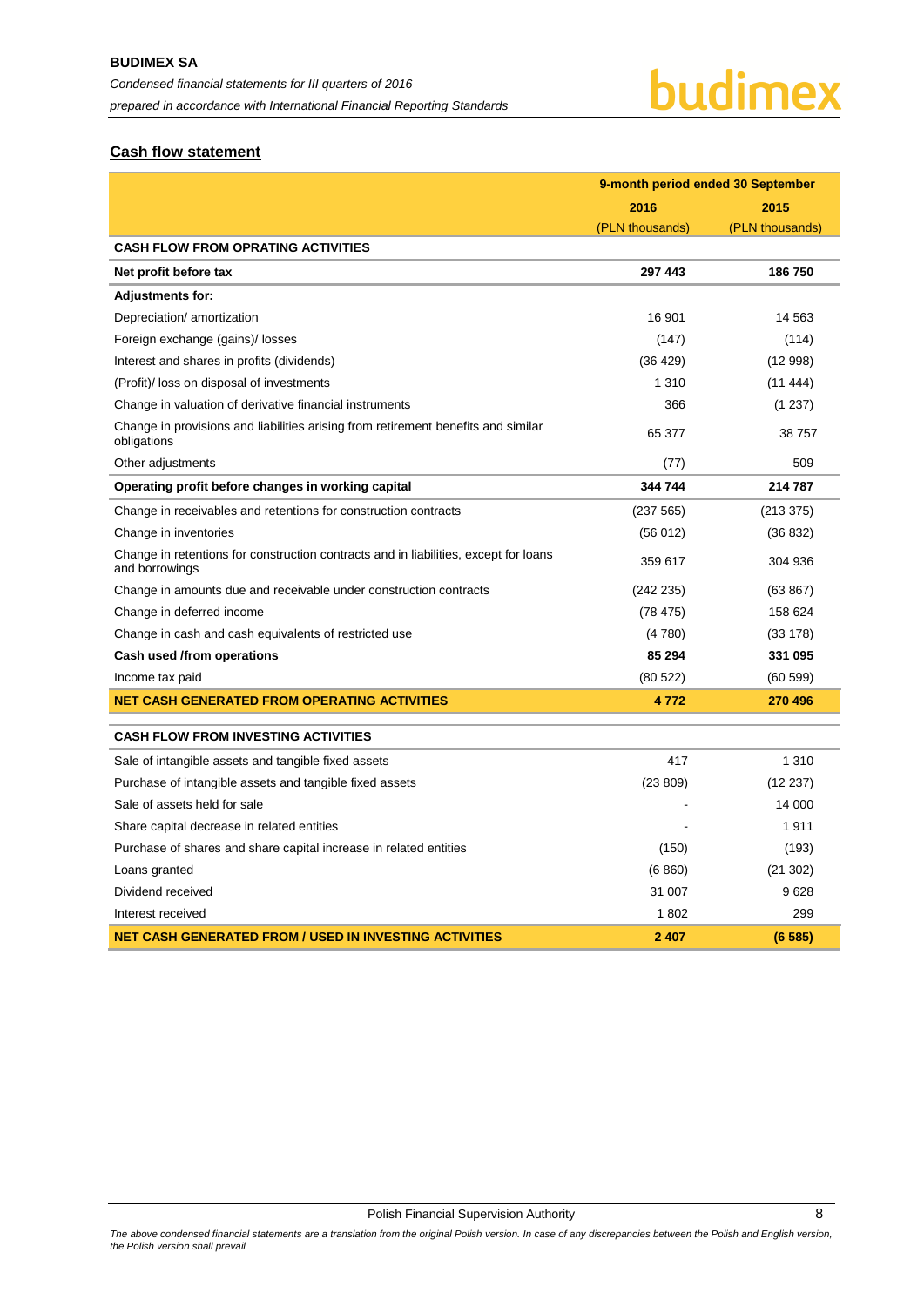# **Cash flow statement (cont.)**

|                                                                            | 9-month period ended 30 September |                 |  |  |
|----------------------------------------------------------------------------|-----------------------------------|-----------------|--|--|
|                                                                            | 2016                              | 2015            |  |  |
|                                                                            | (PLN thousands)                   | (PLN thousands) |  |  |
|                                                                            |                                   |                 |  |  |
| <b>CASH FLOW FROM FINANCING ACTIVITIES</b>                                 |                                   |                 |  |  |
| <b>Dividends</b>                                                           | (207 815)                         | (155989)        |  |  |
| Payment of finance lease liabilities                                       | (8527)                            | (9 219)         |  |  |
| Interest paid                                                              | (564)                             | (517)           |  |  |
| <b>NET CASH USED IN FINANCING ACTIVITIES</b>                               | (216906)                          | (165 725)       |  |  |
|                                                                            |                                   |                 |  |  |
| <b>NET CHANGE IN CASH AND CASH EQUIVALENTS</b>                             | (209 727)                         | 98 186          |  |  |
| Foreign exchange differences, net                                          | 250                               | 67              |  |  |
| <b>CASH AND CASH EQUIVALENTS AT THE BEGINNING OF THE PERIOD (note 1.4)</b> | 1935366                           | 1 361 934       |  |  |
| <b>CASH AND CASH EQUIVALENTS AT THE END OF THE PERIOD (note 1.4)</b>       | 1725889                           | 1 460 187       |  |  |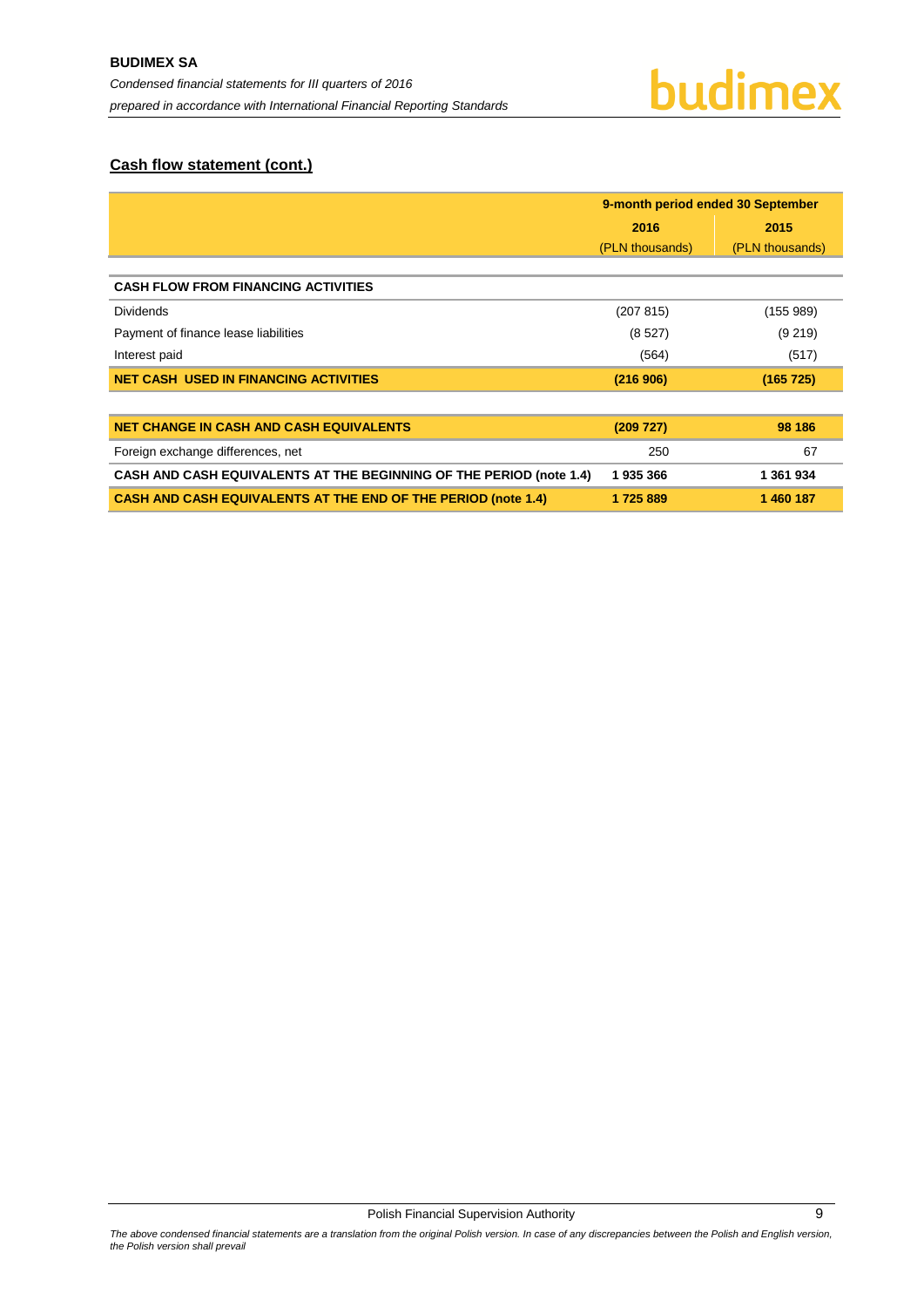# <span id="page-10-1"></span><span id="page-10-0"></span>**1. Principles applied for the purpose of preparation of this report**

# **1.1. Accounting policies and basis of preparing the financial statements of the Company**

These condensed financial statements were prepared in accordance with IAS 34 "Interim Financial Reporting" and appropriate accounting standards applicable for preparation of the interim financial statements adopted by the European Union issued and effective when preparing the interim financial statements applying the same principles for the current and comparable period. Details of accounting policies adopted by the Company were described in the financial statements of the Company for the year ended 31 December 2015, published on 14 March 2016.

The financial statements and the comparative data contain data of the Company's German branch translated into Polish zloty using the rates of exchange presented in the point 1.3 of herein condensed financial statements.

The financial statements and the comparative data contain also attributable to Budimex SA share in jointly controlled entities that constitute joint operations as per IFRS 11: Budimex SA Sygnity SA Sp. j., Budimex SA Ferrovial Agroman SA Sp. j., Budimex SA Ferrovial Agroman SA S.C., Budimex SA Budimex Budownictwo Sp. z o.o. S.C., Budimex SA Cadagua SA S.C. (dissolved in 2016), Budimex SA Cadagua SA II S.C., Budimex SA Tecnicas Reunidas SA – Turów S.C., Budimex SA Ferrovial Agroman (UK) Limited - Metro II Sp.j (dissolved in 2016), Budimex SA Energetyka 1 Sp. j., Budimex SA Energetyka 2 Sp. j., Budimex SA Energetyka 3 Sp**.** j., Budimex SA Cadagua SA III s.c. (established in 2016) and Budimex SA Cadagua SA IV s.c. (established in 2016).

# *Amendments to standards effective in the current period*

The following amendments to the existing standards issued by the International Accounting Standards Board ("IASB") and adopted by the EU are effective for the current period:

- **Amendments to IFRS 11 "Joint Arrangements"** Accounting for Acquisitions of Interests in Joint Operations, endorsed in the EU on 24 November 2015 (effective for annual periods beginning on or after 1 January 2016),
- Amendments to IAS 1 "Presentation of Financial Statements" Disclosure Initiative, endorsed in the EU on 18 December 2015 (effective for annual periods beginning on or after 1 January 2016),
- **Amendments to IAS 16 "Property, plant and equipment" and IAS 41 "Agriculture" Bearer Plants,** endorsed in the EU on 23 November 2015 (effective for annual periods beginning on or after 1 January 2016),
- Amendments to IAS 16 "Property, plant and equipment" and IAS 38 "Intangible Assets" Clarification of Acceptable Methods of Depreciation and Amortization, endorsed in the EU on 2 December 2015 (effective for annual periods beginning on or after 1 January 2016),
- Amendments to 19 "Employee Benefits" Defined Benefit Plans: Employee Contributions, endorsed in the EU on 17 December 2014 (effective for annual periods beginning on or after 1 February 2015),
- Amendments to 27 "Separate Financial Statements" Equity Method in Separate Financial Statements, endorsed in the EU on 18 December 2015 (effective for annual periods beginning on or after 1 January 2016),
- **Annual Improvements to IFRSs (Cycle 2010-2012)** improvements to IFRS 2, IFRS 3, IFRS 8, IFRS 13, IAS 16, IAS 24 and IAS 38, mainly with a view to removing inconsistencies and ensuring wording clarification; endorsed in the EU on 17 December 2014 (effective for annual periods beginning on or after 1 February 2015),
- **"Annual Improvements to IFRSs (Cycle 2012-2014)"** improvements to IFRS 5, IFRS 7, IAS 19 and IAS 34, mainly with a view to removing inconsistencies and ensuring wording clarification, endorsed in the EU on 15 December 2015 (effective for annual periods beginning on or after 1 January 2016),
- Amendments to IFRS 10 "Consolidated Financial Statements", IFRS 12 "Disclosure of Interests in Other **Entities"** and IAS 28 "Investments in Associates and Joint Ventures" – Investment Entities: Applying the Consolidation Exception (effective for annual periods beginning on or after 1 January 2016).

The adoption of these amendments to the existing standards has not led to any changes in the Company's accounting policies.

# *Standards and amendments to standards issued by IASB but not yet adopted by the EU*

At present, IFRS as adopted by the EU do not significantly differ from regulations adopted by the International Accounting Standards Board (IASB) except from the following standards and amendments to the existing standards, which were not endorsed for use as at the report date: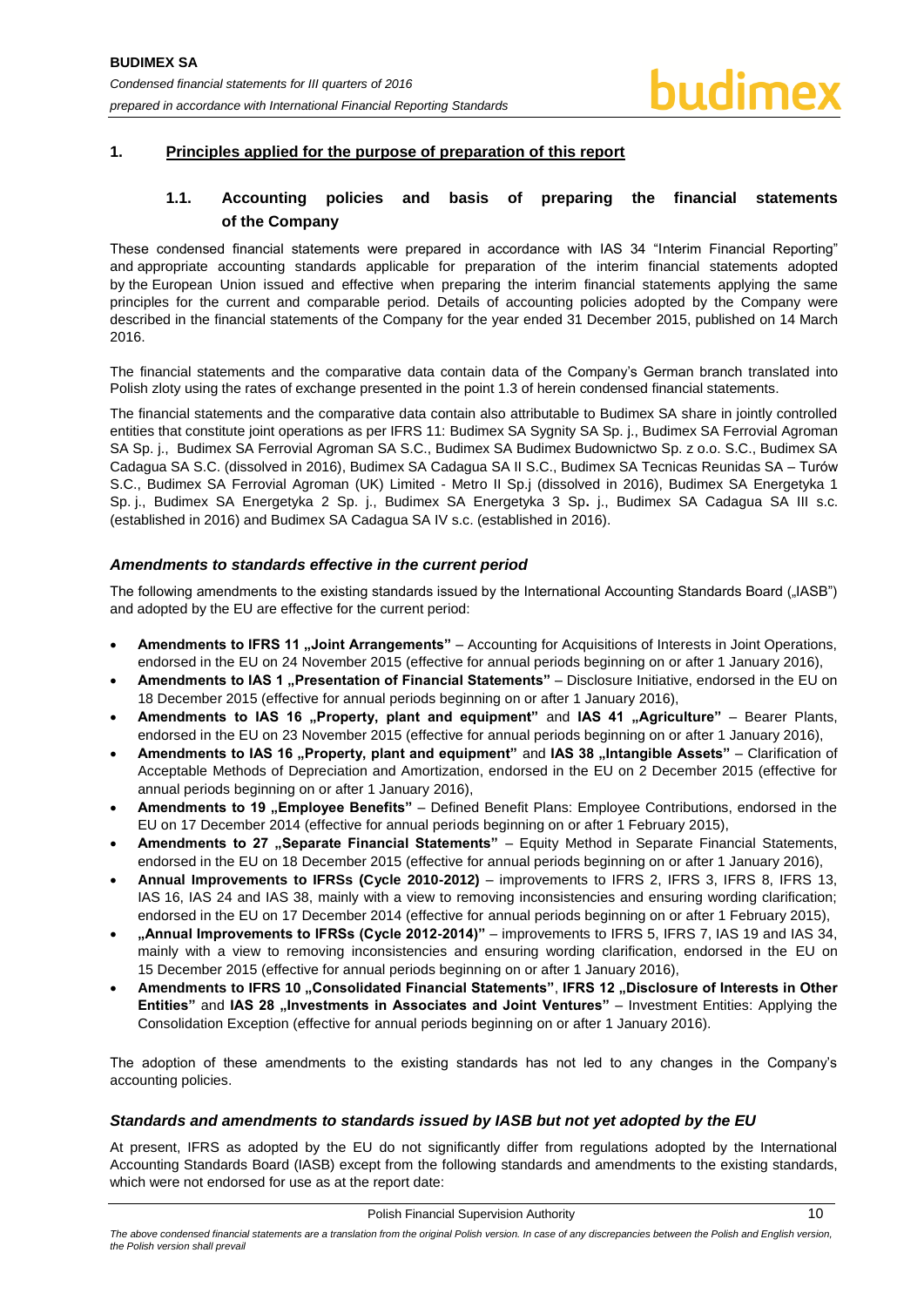- **IFRS 9** "Financial Instruments" (effective for annual periods beginning on or after 1 January 2018),
- **IFRS 14 .. Requiatory Deferral Accounts"** (the EU has decided to suspend the endorsement process),
- **IFRS 15 "Revenue from Contracts with Customers"** and **Amendments to IFRS 15** Effective date of IFRS 15 (effective for annual periods beginning on or after 1 January 2018),
- **IFRS 16 . Leases"** (effective for annual periods beginning on or after 1 January 2019),
- **Amendments to IFRS 2 "Classification and Measurement of Share-based Payment Transactions"** (effective for annual periods beginning on or after 1 January 2018),
- **Amendments to IFRS 4 "Insurance Contracts"**  Applying IFRS 9 "Financial instruments" with IFRS 4 "Insurance contracts" (effective for annual periods beginning on or after 1 January 2018),
- Amendments to IFRS 10 "Consolidated Financial Statements" and IAS 28 "Investments in Associates **and Joint Ventures"** – Sale or Contribution of Assets Between an Investor and its Associate or Joint Venture (the EU suspended the endorsement process for an indefinite period of time),
- Amendments to IAS 7 "Statement of Cash Flows" Disclosure Initiative (effective for annual periods beginning on or after 1 January 2017),
- Amendments to IAS 12 "Income Taxes" Recognition of Deferred Tax Assets for Unrealised Losses (effective for annual periods beginning on or after 1 January 2017),
- **Clarifications to IFRS 15 "Revenue from Contracts with Customers"** effective for annual periods beginning on or after 1 January 2018).

The Company estimates that the application of IFRS 16 . Leases" may, to some extent, increase both its non-current assets and its financial liabilities, which will influence some financial ratios. At the same time, positive impact on operating result and negative impact on the result from financing activities are expected. These changes are, however, to offset so that the implementation of IFRS 16 will not bear any material impact on Company's net result. The remaining standards and amendments or improvements would not have any material impact on the condensed financial statements, had these been used by the Company at the reporting date.

At the same time, hedge accounting regarding the portfolio of financial assets and liabilities, whose principles have not been adopted by the EU, is still unregulated. According to the Company's estimates, application of hedge accounting for the portfolio of financial assets or liabilities pursuant to IAS 39: "Financial Instruments: Recognition and Measurement", would not significantly impact the financial statements, if applied as at the balance sheet date.

# **1.2. Changes in accounting principles and the method of preparation of financial statements**

<span id="page-11-0"></span>In the reporting period there were no changes in the accounting principles and the method of preparation of financial statements compared to those disclosed in the financial statements of the Company for the financial year 2015, published on 14 March 2016.

# **1.3. Translation of selected financial data into euro**

<span id="page-11-1"></span>Selected financial data was translated into euro in accordance with the following rules:

- individual asset, equity and liability items using the average exchange rate prevailing as at 30 September 2016 4.3120 PLN/EUR,
- individual profit and loss account and statement of cash flow items for nine months of 2016 using the exchange rate being an arithmetic average of average exchange rates established by the National Bank of Poland for the last day of each ended month for the period from 1 January 2016 to 30 September 2016 – 4.3688 PLN/EUR,
- individual asset and liability items of comparative financial data for the year 2015 using the average exchange rate prevailing as at 31 December 2015 – 4.2615 PLN/EUR,
- individual profit and loss account and statement of cash flow items of comparative financial data for nine months of 2015 - using the exchange rate being an arithmetic average of average exchange rates established by the National Bank of Poland for the last day of each ended month for the period from 1 January 2015 to 30 September 2015 – 4.1585 PLN/EUR.

# **1.4. Cash recognised in the cash flow statement**

<span id="page-11-2"></span>The Company recognises cash of restricted use including cash of the consortia in the portion attributable to other consortium members in the statement of financial position under cash and cash equivalents. For the purpose of the statement of cash flow – the balance of cash at the beginning and at the end of the reporting period is reduced by cash of restricted use and its change in the statement of financial position is recognised under cash flow from

The above condensed financial statements are a translation from the original Polish version. In case of any discrepancies between the Polish and English version, *the Polish version shall prevail*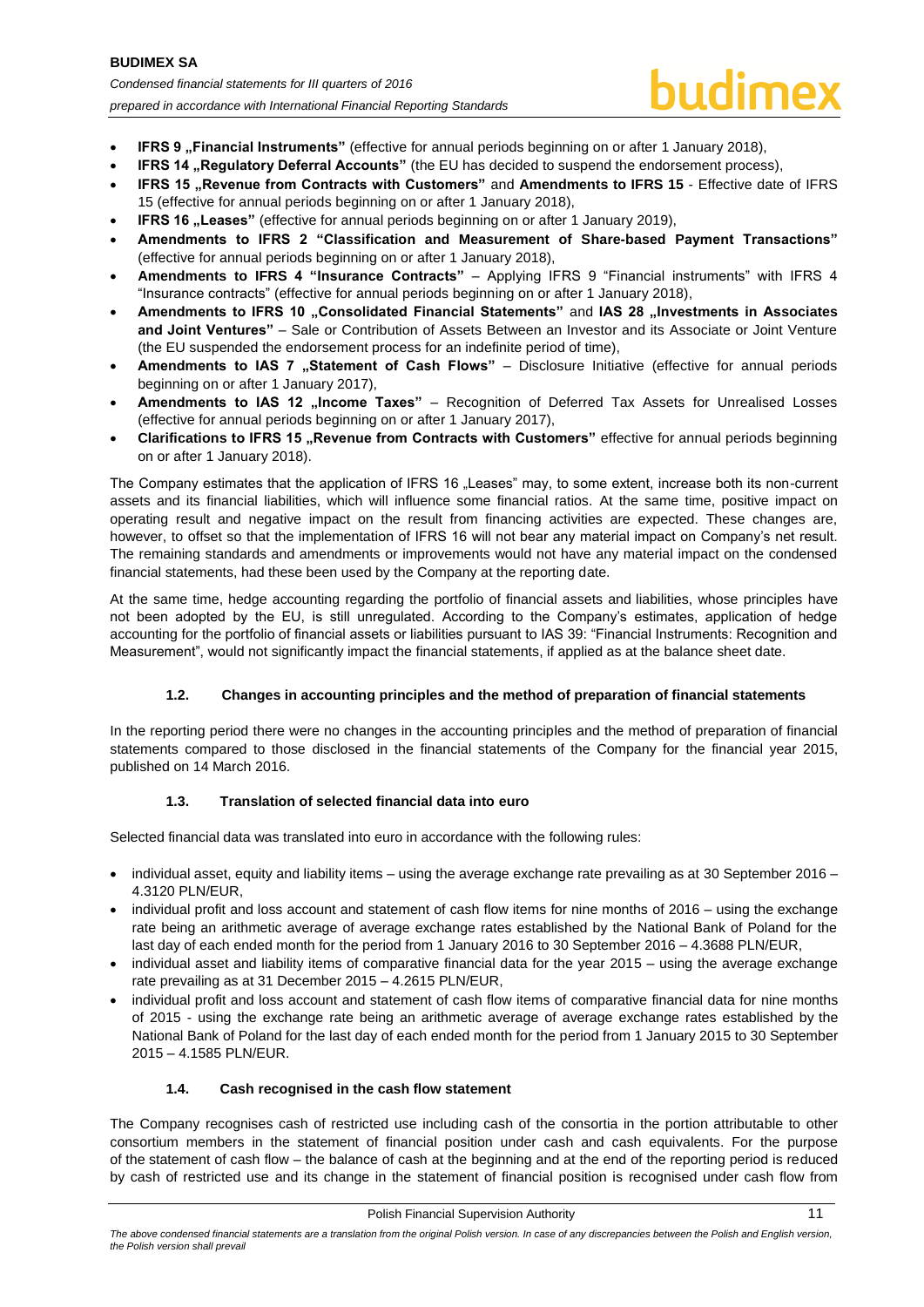operating activities.

|                                                        | <b>30 September</b><br>2016 | 31 December<br>2015  | <b>30 September</b><br>2015 |
|--------------------------------------------------------|-----------------------------|----------------------|-----------------------------|
|                                                        |                             | <b>PLN thousands</b> |                             |
| Cash recognised in the statement of financial position | 1 778 439                   | 1983136              | 1 535 401                   |
| Cash and cash equivalents of restricted use            | (52 550)                    | (47770)              | (75214)                     |
| Cash recognised in the statement of cash flow          | 1725889                     | 1935366              | 1460187                     |

#### **1.5. Going concern**

<span id="page-12-0"></span>The financial statements of the Company were prepared on the assumption that the Company will be going concern in the foreseeable future without a significant limitation in its activities. As at the date of signing the financial statements, the Management Board of the Company is not aware of any facts or circumstances that would indicate a threat to the Company's continued activities after the reporting date, due to an intended or compulsory withdrawal from or a significant limitation in its activities.

As at 30 September 2016 the excess of the current liabilities over the current assets amounted to PLN 457 070 thousand. Taking into consideration very good financial position of Budimex Group related to liquidity, of which the excess of current assets over current liabilities as at 30 September 2016 amounted to PLN 265 725 thousand, the Company's Management Board does not state as at the date of signing the financial statements any threat to Company's ability to continue as a going concern.

# <span id="page-12-1"></span>**2. Shareholders of the Company**

According to the information held by Budimex SA, the shareholding structure of Budimex SA as at date of this report release is as follows:

| <b>Shareholder</b>                                                                                      | <b>Type of</b><br>shares | <b>Number of shares</b> | % of the<br>share<br>capital | <b>Number of votes</b> | $%$ of<br>voting<br>rights at<br>the AGM |
|---------------------------------------------------------------------------------------------------------|--------------------------|-------------------------|------------------------------|------------------------|------------------------------------------|
| Valivala Holdings B.V. Amsterdam (the<br>Netherlands) - the Company from the Ferrovial<br>Group (Spain) | ordinary                 | 15 078 159              | 59.06%                       | 15 078 159             | 59,06%                                   |
| Aviva OFE Aviva BZ WBK                                                                                  | ordinary                 | 1 720 000               | 6.74%                        | 1 720 000              | 6,74%                                    |
| Other shareholders                                                                                      | ordinary                 | 8 731 939               | 34.20%                       | 8 7 31 9 39            | 34.20%                                   |
| <b>Total</b>                                                                                            |                          | 25 530 098              | 100.00%                      | 25 530 098             | 100.00%                                  |

The shareholding structure has not changed since the publication date of the half-year report on 30 August 2016.

# <span id="page-12-2"></span>**3. Descriptions of factors and events which had a material effect on the financial result of the Company for three quarters of 2016**

# **3.1. Business operation of the Company for three quarters of 2016**

<span id="page-12-3"></span>Sale of construction-assembly services in Poland is characterized by seasonality mainly connected with atmosphere conditions and the highest revenues are usually achieved in the second and third quarter, while the lowest – in the first quarter.

In the period of nine months of 2016 Budimex SA earned sales revenue in the amount of PLN 3 876 916 thousand (in the third quarter PLN 1 609 627 thousand), mainly related to sales of construction services amounting to PLN 3 838 023 thousand.

In the comparative period of the year 2015, sales revenue amounted to PLN 3 518 588 thousand (in the third quarter PLN 1 418 166 thousand), mainly related to sales of construction services amounting to PLN 3 510 196 thousand.

*The above condensed financial statements are a translation from the original Polish version. In case of any discrepancies between the Polish and English version, the Polish version shall prevail*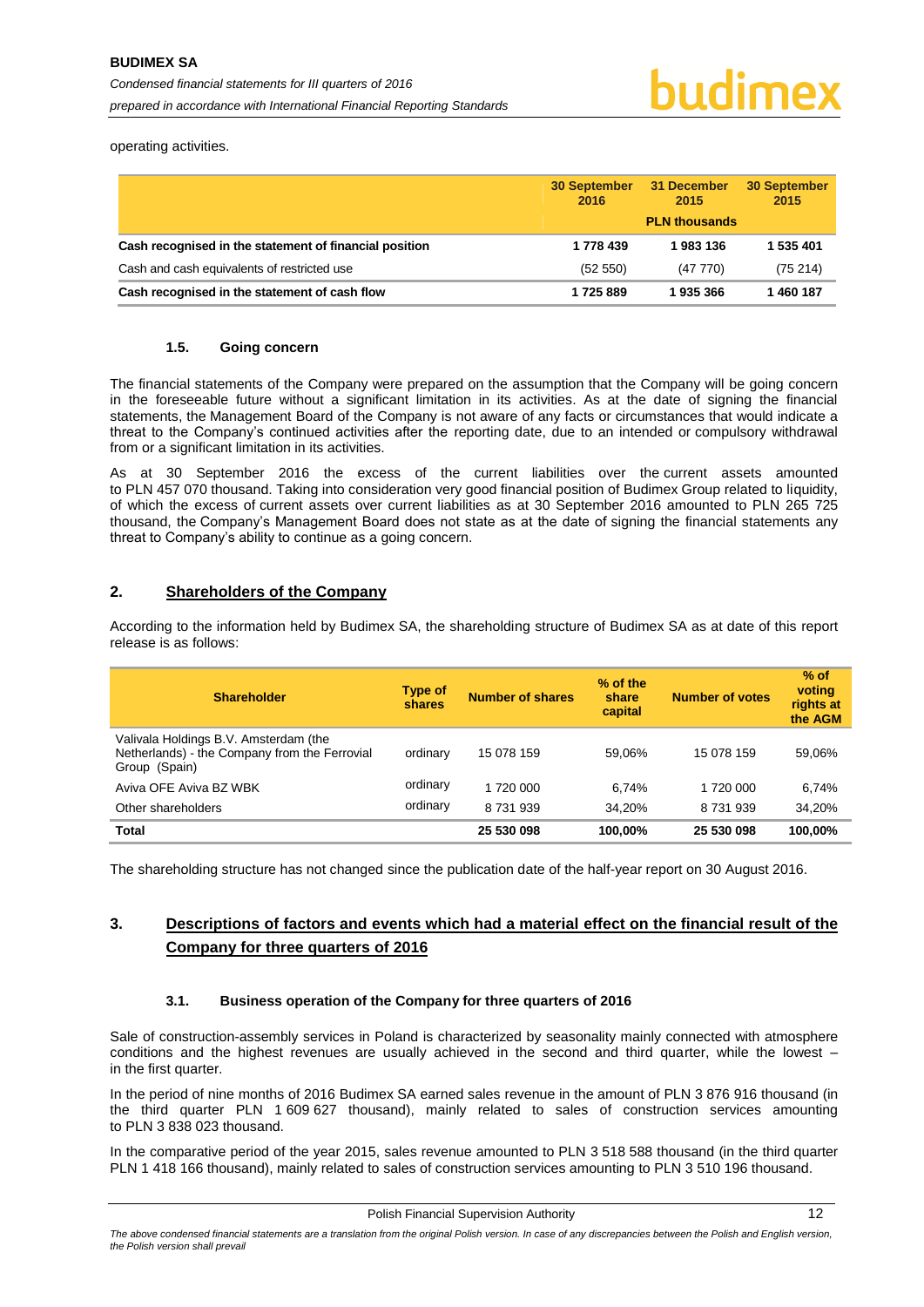Gross profit on sales for the 9-month period of 2016 amounted to PLN 418 163 thousand and was by PLN 110 109 thousand (35.74%) higher than in the comparative period of the previous year.

Total amount of administrative and selling expenses for three quarters of 2016 was PLN 142 824 thousand, while in corresponding period of 2015 amounted to PLN 129 539 thousand. The share of selling and administrative expenses in total sales was for three quarters of 2016 equal to 3.68% (for three quarters of 2015 also to 3.68%).

For the 9-month period of 2016, the result from the other operating activity including financial result from derivative instruments was negative and amounted to PLN 15 828 thousand (in the same period of 2015 it was negative and amounted to PLN 3 032 thousand). Other operating income comprised mainly: revenue from received penalties and fines in the amount PLN 16 657 thousand, released provision for penalties in the amount of PLN 6 189 thousand, reversal of impairment write-downs against doubtful debts in the amount of PLN 3 238 thousand and released provision for legal proceedings amounting to PLN 2 766 thousand.

Other operating expenses comprised mainly: provisions for compensation payments and contractual penalties of PLN 17 656 thousand, penalties and fines paid in the amount of PLN 10 578 thousand, impairment write-downs against doubtful debts in the amount of PLN 11 672 thousand, loss on valuation and realization of derivative instrument contracts of PLN 2 553 thousand and impairment of fixed asset in the amount of PLN 1 677 thousand.

All valued derivative instrument contracts were classified as level 2 in the fair value hierarchy. During nine months ended 30 September 2016, there was no transfer between Level 1 and Level 2 of fair value measurements, and no transfer into and out of Level 3 of fair value measurement.

For three quarters of 2016 the operating profit amounted to PLN 259 511 thousand and was higher by PLN 84 028 thousand (47.88%) compared to the similar period of the year 2015. The operating margin for three quarters of 2016 was equal to 6.69%, while in the comparative period of 2015 was equal to 4.99%.

In the 9-month period of 2016, the result from financial activity was positive and amounted to PLN 37 932 thousand mainly due to dividends received from related entities. In the comparative period of 2015 the result was lower by PLN 26 665 thousand.

Financial income, besides received dividends in the amount of 36 571 thousand, comprised mainly interest amounting to PLN 24 914 thousand. Financial expenses comprised mainly costs of bank guarantees and commissions in the amount of 17 543, costs of long-term retention receivables and liabilities discounting of PLN 5 178 thousand and costs of interest in the amount of PLN 1 148 thousand.

Profit before tax for the period of nine months of 2016 amounted to PLN 297 443 thousand, while in the comparative period of 2015 amounted to PLN 186 750 thousand.

In the period of nine months of 2016 the Company reported net profit of PLN 245 428 thousand gaining net profit margin of 6.33% while in the same period of 2015 net profit margin was equal to 4,27%.

In the period of three quarters of 2016, the Company purchased or started to lease property, plant and equipment, intangible assets and investment property with a total value of PLN 42 452 thousand, of which plant and machinery accounted for PLN 23 083 thousand.

# **3.2. Changes of estimates**

#### <span id="page-13-0"></span>**Provisions for expected contract losses**

In accordance with accounting policies adopted, the Company creates provisions for expected contract losses if budgeted contract costs exceed the entire expected contract revenue. As at 30 September 2016, the balance of the provision for contract losses amounted to PLN 523 896 thousand, while as at 31 December 2015 amounted to PLN 629 426 thousand. Due to that, in the 9-month period of 2016 the balance of provision decreased by PLN 105 530 thousand and decrease of PLN 45 783 thousand was reported in the third quarter.

# **Provision for legal proceedings**

The Company recognises provisions for legal proceedings when it is suited and the probability of an unfavourable court judgement is higher than the probability of a favourable one. An estimation of that result is made on the basis of analysis of a legal proceedings progress as well as lawyers' opinions. As at 30 September 2016, the balance of the provision in this respect amounted to PLN 23 562 thousand, while as at 31 December 2015 amounted to PLN 26 090 thousand. Due to that, in the 9-month period of 2016 the balance of provision decreased by 2 528 thousand while increase of PLN 83 thousand was reported in the third quarter.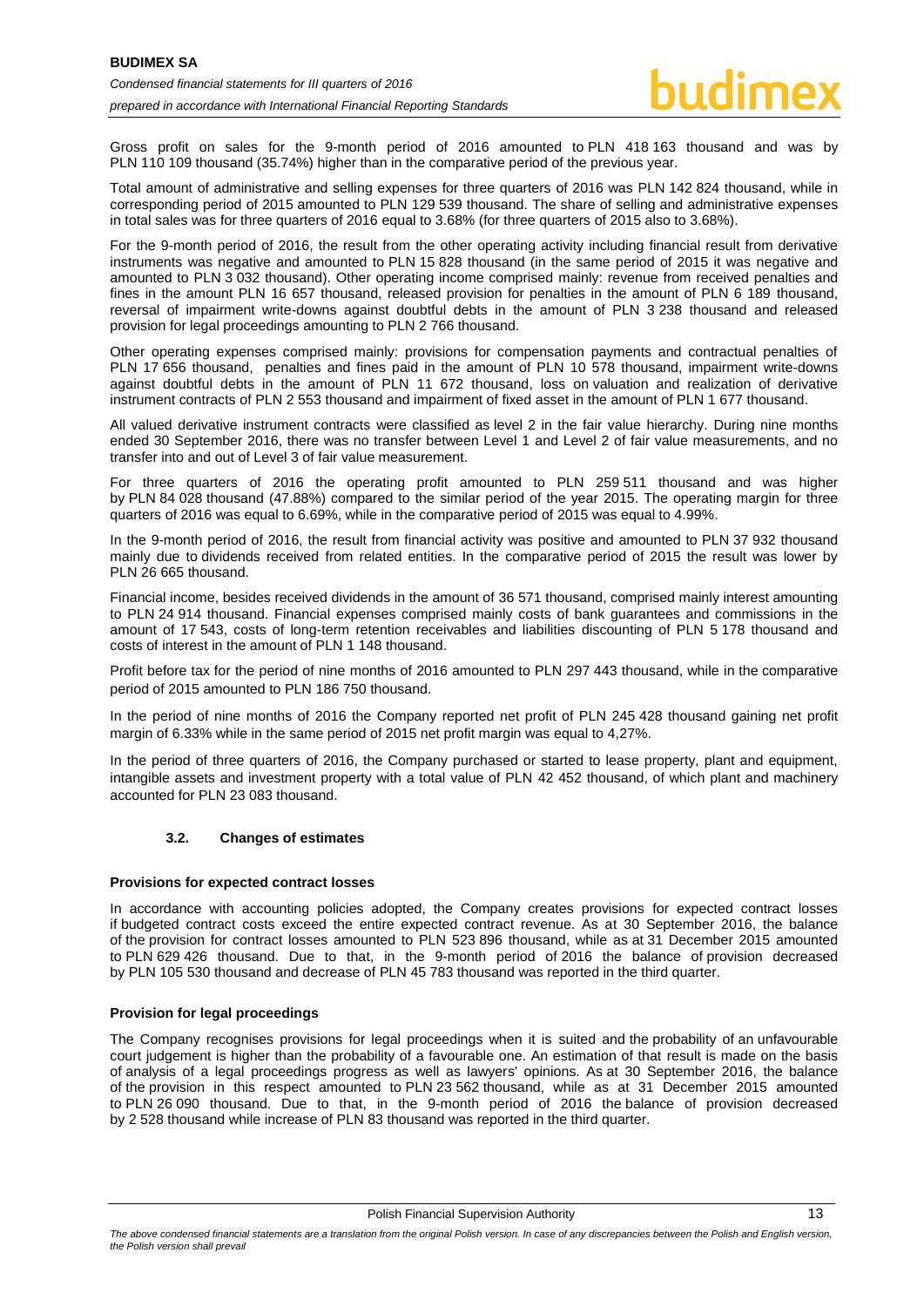#### **Provision for penalties**

The Company recognises provisions for penalties related to the realisation of construction contracts. A provision is recognised only when the Company has a present obligation as a result of past event, the settlement of that obligation is highly probable and a reliable estimate can be made of the amount of the obligation. As at 30 September 2016, the balance of the provision in this respect amounted to PLN 57 022 thousand, while as at 31 December 2015 amounted to PLN 45 555 thousand. Due to that, in the 9-month period of 2016 the balance of provision increased by PLN 11 467 thousand and increase of PLN 6 177 thousand was reported in the third quarter.

#### **Costs of future warranty repairs**

The Company is required to issue guarantees for its construction services. It is accepted that the provision between 0.3%-1.4% of revenue from the given contract is made what depends on particular construction segment. This general value is assessed on an individual basis and may be increased or reduced, as appropriate. As at 30 September 2016, the balance of the provision in this respect amounted to PLN 269 252 thousand, while as at 31 December 2015 amounted to PLN 212 814 thousand. Due to that, in the 9-month period of 2016 the balance of provision increased by PLN 56 438 thousand and increase of PLN 42 080 thousand was reported in the third quarter.

#### **Deferred tax asset and liability**

As at 30 September 2016, the balance of deferred tax asset (reduced by deferred tax liability) amounted to PLN 435 521 thousand, while as at 31 December 2015 amounted to PLN 401 824 thousand. Due to that, in the 9 month period of 2016 the balance of deferred tax asset increased by PLN 33 697 thousand and only in the third quarter it increased by PLN 33 828 thousand.

#### **Fixed assets impairment**

As at 30 September 2016, the balance of fixed assets impairment amounted to PLN 1 677 thousand and represented impairment in the value of the Company's land recognised in the third quarter of 2016.

#### **Impairment write-downs against receivables and retentions**

As at 30 June 2016, the balance of recognised impairment write-downs against receivables and retentions amounted to PLN 129 837 thousand, while as at 31 December 2015 amounted to PLN 123 503 thousand. In the 9-month period of 2016 the Company recognized impairment write-downs in the amount of PLN 11 672 thousand, increased this impairment amount by PLN 156 thousand due to exchange differences, reversed it increasing other operating income in the amount of PLN 3 238 thousand and in the same time the Company utilized impairment write-downs in the amount of PLN 2 256 thousand. In the third quarter of 2016 the Company reversed impairment write-downs against receivables and retentions in the amount of PLN 1 949 thousand and decreased it by PLN 219 thousand of exchange differences.

#### **Impairment write-downs against inventory**

As at 30 September 2016 the balance of recognised impairment write-downs against inventory amounted to PLN 918 thousand while as at 31 December 2015 it equaled 1 717 thousand. In the 9-month period of 2016 the Company recognised impairment write-downs against inventory in the amount of PLN 176 thousand and in the same period reversed it by PLN 975 thousand. In the third quarter of 2016 the Company reversed impairment write-downs against inventory in the amount of PLN 83 thousand.

# **3.3. Material changes of the legal proceedings pending in the third quarter of 2016**

<span id="page-14-0"></span>As at 30 September 2016, the total value of the proceedings relating to the Company's liabilities and claims amounted to PLN 284 602 thousand and PLN 162 198 thousand accordingly, and as at 30 June 2016 PLN 288 718 thousand and PLN 178 316 thousand accordingly. In the period of three quarters of 2016 there was no significant outcome of the proceedings that could have material impact on the financial situation of the Company.

# <span id="page-14-1"></span>**4. Other events in the third quarter of 2016 and significant events after 30 September 2016**

**On 1 August 2016** a new civil law partnership was formed: Budimex SA Cadagua SA IV s.c. Budimex SA holds 60% of shares in the company.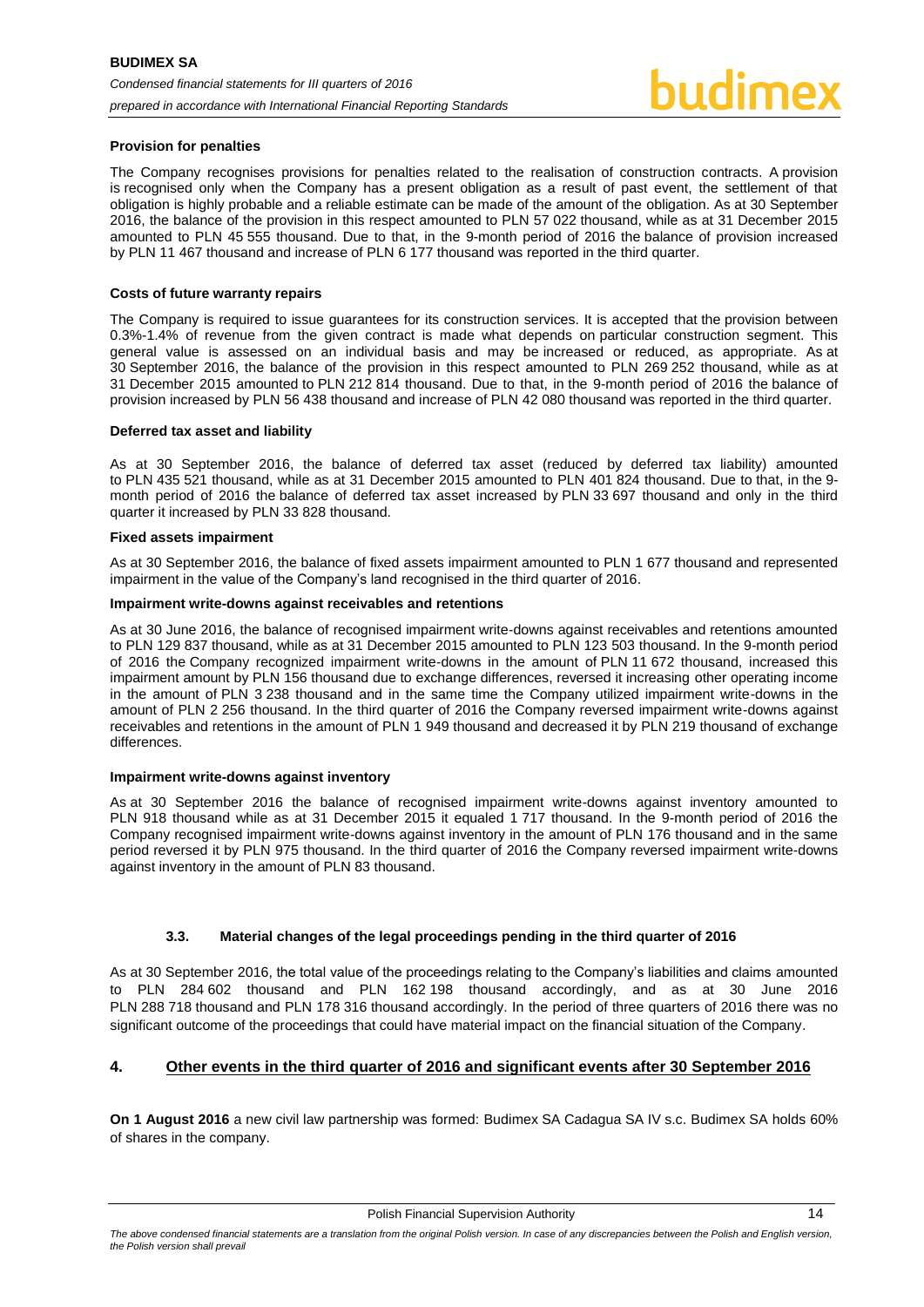# <span id="page-15-0"></span>**5. Related party transactions**

Transactions with related parties made in the 9-month period of 2016 and 2015 and unsettled balances of receivables and liabilities as at 30 September 2016 and 31 December 2015 are presented in the tables below:

|                                                             | amounts in PLN thousands           |                    |                                    |         |  |  |  |
|-------------------------------------------------------------|------------------------------------|--------------------|------------------------------------|---------|--|--|--|
|                                                             |                                    | <b>Receivables</b> | <b>Liabilities</b>                 |         |  |  |  |
|                                                             | 30 September 2016 31 December 2015 |                    | 30 September 2016 31 December 2015 |         |  |  |  |
| Parent Company and related parties<br>(the Ferrovial Group) | 20 335                             | 22 111             | 98 288                             | 100 925 |  |  |  |
| Subsidiary companies                                        | 70 374                             | 62763              | 16 342                             | 19013   |  |  |  |
| Associates                                                  | 131                                | 210                | 107                                | 118     |  |  |  |
| Jointly controlled entities                                 | 841                                | 1 1 9 7            | 668                                | 833     |  |  |  |
| Other related parties*                                      | 8                                  | 3                  | -                                  |         |  |  |  |
| <b>Total</b>                                                | 91 689                             | 86 284             | 115 405                            | 120 889 |  |  |  |

|                                                             | amounts in PLN thousands           |         |                                    |                          |
|-------------------------------------------------------------|------------------------------------|---------|------------------------------------|--------------------------|
|                                                             | <b>Loans granted</b>               |         | Loans taken out                    |                          |
|                                                             | 30 September 2016 31 December 2015 |         | 30 September 2016 31 December 2015 |                          |
| Parent Company and related parties<br>(the Ferrovial Group) | ٠                                  |         | 8917                               | 8760                     |
| Subsidiary companies                                        | 6493                               | 6 2 7 0 | -                                  |                          |
| Associates                                                  | 6860                               | 1 549   | $\,$                               | $\overline{\phantom{0}}$ |
| Total                                                       | 13 3 5 3                           | 7819    | 8917                               | 8760                     |

|                                                             | amounts in PLN thousands                    |         |                                                |        |
|-------------------------------------------------------------|---------------------------------------------|---------|------------------------------------------------|--------|
|                                                             | Sales of finished goods and services        |         | <b>Purchase of finished goods and services</b> |        |
|                                                             | 9-month period ended<br><b>30 September</b> |         | 9-month period ended<br><b>30 September</b>    |        |
|                                                             | 2016                                        | 2015    | 2016                                           | 2015   |
| Parent Company and related parties<br>(the Ferrovial Group) | 6939                                        | 47 449  | 31 925                                         | 69 591 |
| Subsidiary companies                                        | 237 708                                     | 323 286 | 30 235                                         | 23 625 |
| Associates                                                  | 488                                         | 494     | 212                                            | 224    |
| Jointly controlled entities                                 | 499                                         | 535     | $\overline{\phantom{a}}$                       |        |
| Other related parties*                                      |                                             |         | 15                                             |        |
| Total transactions with related parties                     | 245 634                                     | 371 764 | 62 387                                         | 93 440 |

|                                                             | amounts in PLN thousands                                             |         |                                                                     |      |
|-------------------------------------------------------------|----------------------------------------------------------------------|---------|---------------------------------------------------------------------|------|
|                                                             | <b>Finance income</b><br>9-month period ended<br><b>30 September</b> |         | <b>Finance costs</b><br>9-month period ended<br><b>30 September</b> |      |
|                                                             | 2016                                                                 | 2015    | 2016                                                                | 2015 |
| Parent Company and related parties<br>(the Ferrovial Group) |                                                                      |         | 54                                                                  | 297  |
| Subsidiary companies                                        | 36 787                                                               | 12 236  |                                                                     | 256  |
| Associates                                                  | 252                                                                  | 1 3 4 7 | $\overline{\phantom{0}}$                                            |      |
| Total transactions with related parties                     | 37039                                                                | 13 583  | 54                                                                  | 553  |

\*) Other related parties comprise also entities on which the key management person of the Company or his close relative exercises significant influence.

Inter-Group transactions are made on an arm's length basis.

#### Polish Financial Supervision Authority 15

The above condensed financial statements are a translation from the original Polish version. In case of any discrepancies between the Polish and English version, *the Polish version shall prevail*